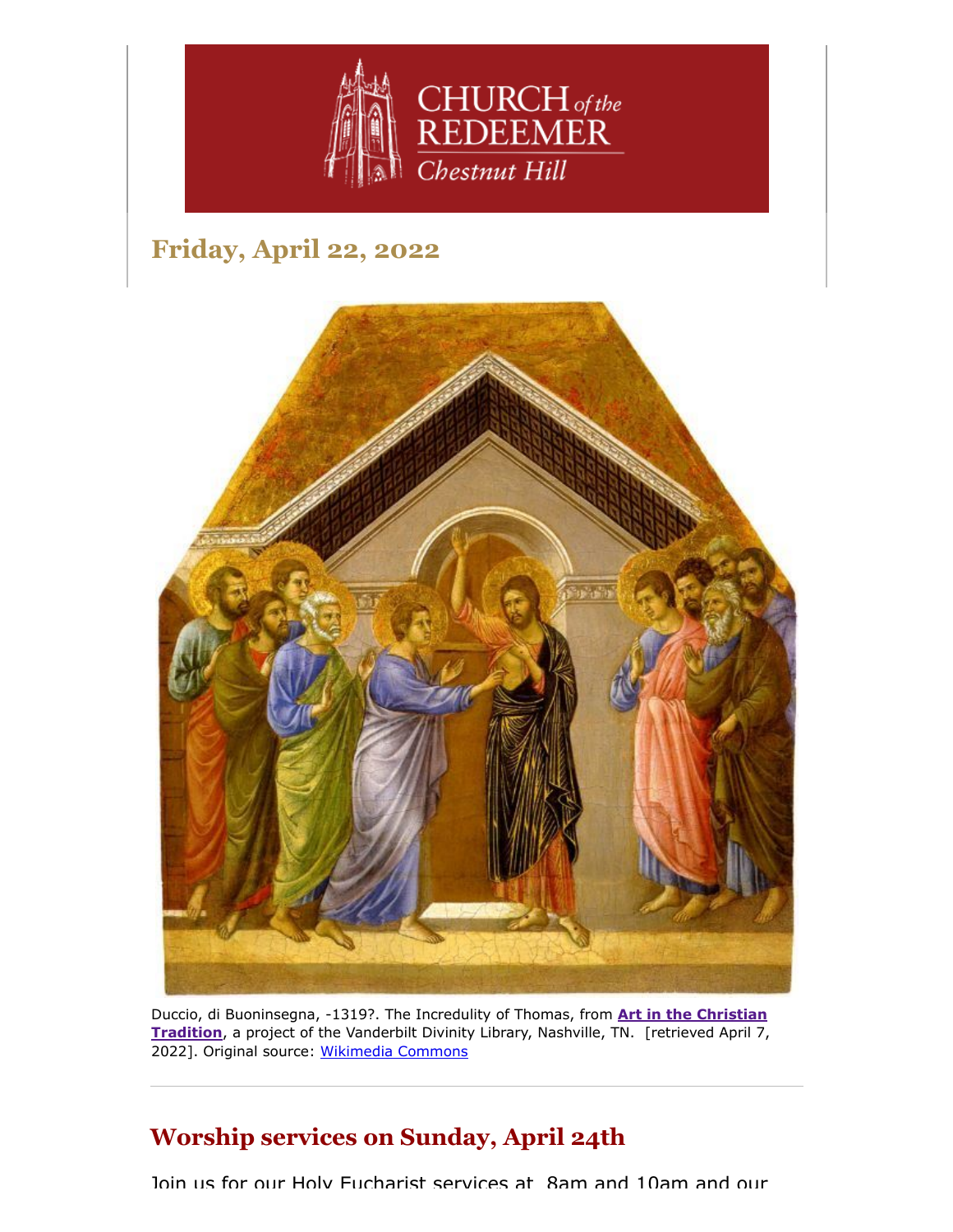Join us for our Holy Eucharist services at 8am and 10am and our Evensong service at 5pm. The 10am and 5pm servicees will be livestreamed on **[Facebook](https://www.facebook.com/redeemerchestnuthill)** and **[YouTube](https://www.youtube.com/channel/UCuF2ATr93WfFYaj4XlyKKDw)**.

**The Sunday leaflets** are also located on the Redeemer website. Look for the **'Worship & Leaflets'** tab. You can access the page **[here.](https://www.redeemerchestnuthill.org/worship-services)**

### **Readings for Sunday, April 24th**

[Acts 5:27-32](https://lectionarypage.net/YearC_RCL/Easter/CEaster2_RCL.html#ot1) [Revelation 1:4-8](https://lectionarypage.net/YearC_RCL/Easter/CEaster2_RCL.html#nt1) [John 20:19-31](https://lectionarypage.net/YearC_RCL/Easter/CEaster2_RCL.html#gsp1) [Psalm 150](https://lectionarypage.net/YearC_RCL/Easter/CEaster2_RCL.html#ps2)

**[10am Sunday, April 24th worship leaflet >](https://drive.google.com/file/d/1gywqZgYG5ARvJaFn9SCSxFtS53kPpLPe/view?usp=sharing)**

**[5pm Sunday, April 24th Evensong leaflet >](https://drive.google.com/file/d/1gdLhcXFL5MMbUqCPQchhQdP_p6IIx_tC/view?usp=sharing)**

## **The Redeemer Offices will be closed April 18-22. For emergency pastoral care, please call: 617-383-9716**

## **The Mission of St. Stephen's Youth Program: Equity, Employment, Relationships**

In the aftermath of the pandemic and the retirement of its Executive Director, Rev. Tim Crellin, St Stephen's Youth Program (SSYP) is continuing to try to meet its mission more closely: building equity, employment, and relationships. They are seeking to move from a faith-based charity model to a more socially activist justice model of partnership.

SSYP is asking any volunteer who participates in B-SAFE this summer to participate in four workshops dedicated to combatting racism. These sessions will utilize the Sacred Ground Curriculum, and the workshops are scheduled for four consecutive Tuesdays: April 26<sup>th</sup>, May 3<sup>rd</sup>, May 10<sup>th</sup>, and May 17<sup>th</sup> from 7PM to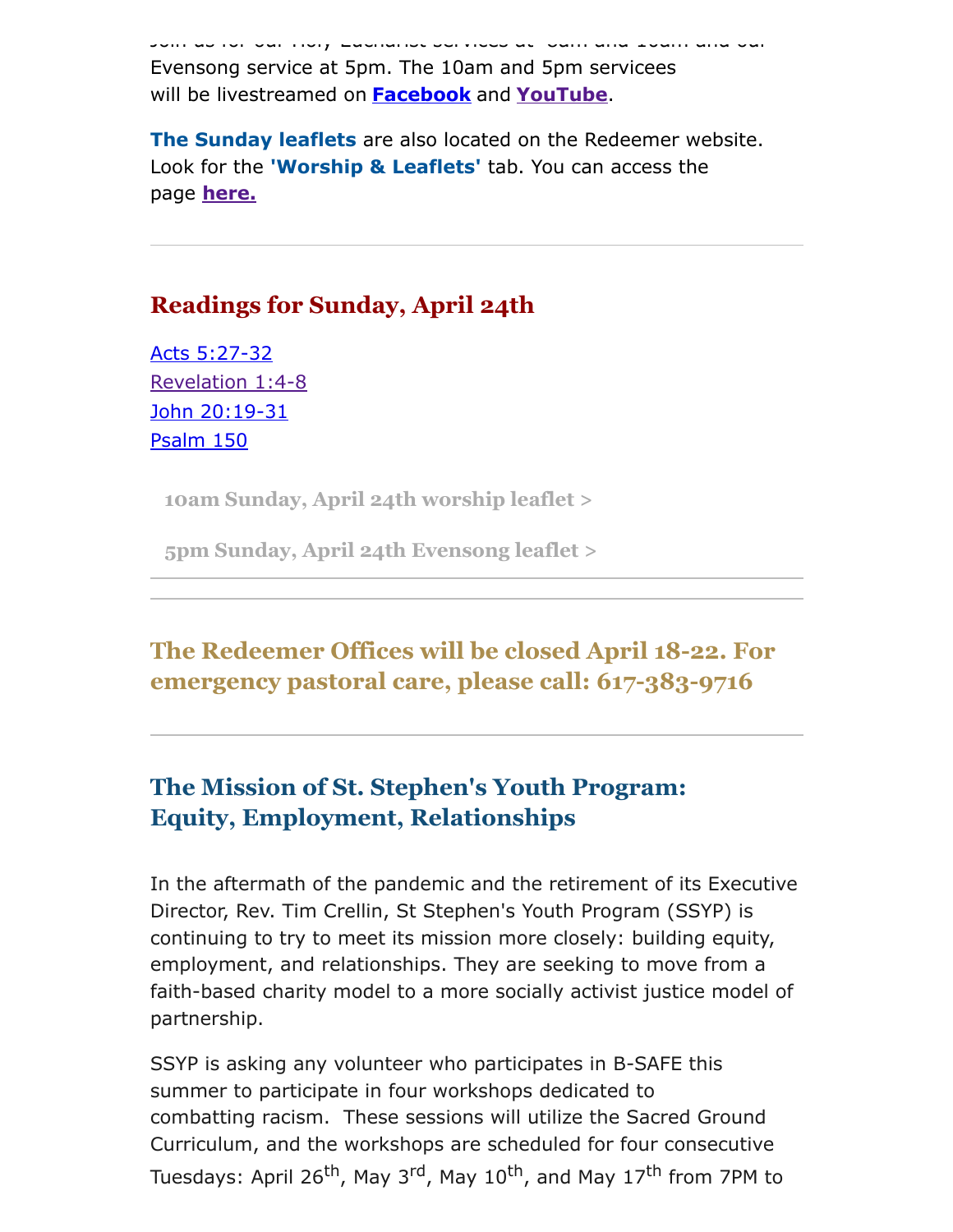8:15PM. SSYP leadership requires that all B-SAFE volunteers attend ALL workshops; these workshops are also open to anyone. To register, please follow this link: **[HERE.](https://docs.google.com/forms/d/e/1FAIpQLSfAD1ezAX56tgbB2HXgmFFGvi60o5jbZdL8W4KDBOkwGSCAwg/viewform?vc=0&c=0&w=1&flr=0)** The workshops will be happening on Zoom and a link will be sent to all registrants on Monday before the workshop series begins.

If you have any questions at all about how you can become involved with SSYP, please email Dan McCarthy at [dan.mccarthy@comcast.net](mailto:dan.mccarthy@comcast.net) or Maisie Pollard at [maisiepollard@gmail.com.](mailto:maisiepollard@gmail.com) Thank you for your consideration and support!

# **Save the Date for a Mother's Day Tea and Children's Craft Party - May 7th at 2pm**



Please join us for the Church Service League's Mother's Day Tea and Children's Craft Party under the St. Francis tent at the Redeemer Saturday, May 7th from 2-4pm. To attend, [please sign up here](https://www.signupgenius.com/go/4090C4FACAA23A4FD0-church)!



FUEL volunteers pack and deliver hundreds of bags of groceries every week and we rely on your donations of food and your help packing the bags.

**[Please sign up here](https://signup.com/go/FNGHQhR)** to sort and pack when you can. Backup delivery drivers are also always welcome, and if you'd like a onetime project, even something you could do at home as a family, just l t k Th k !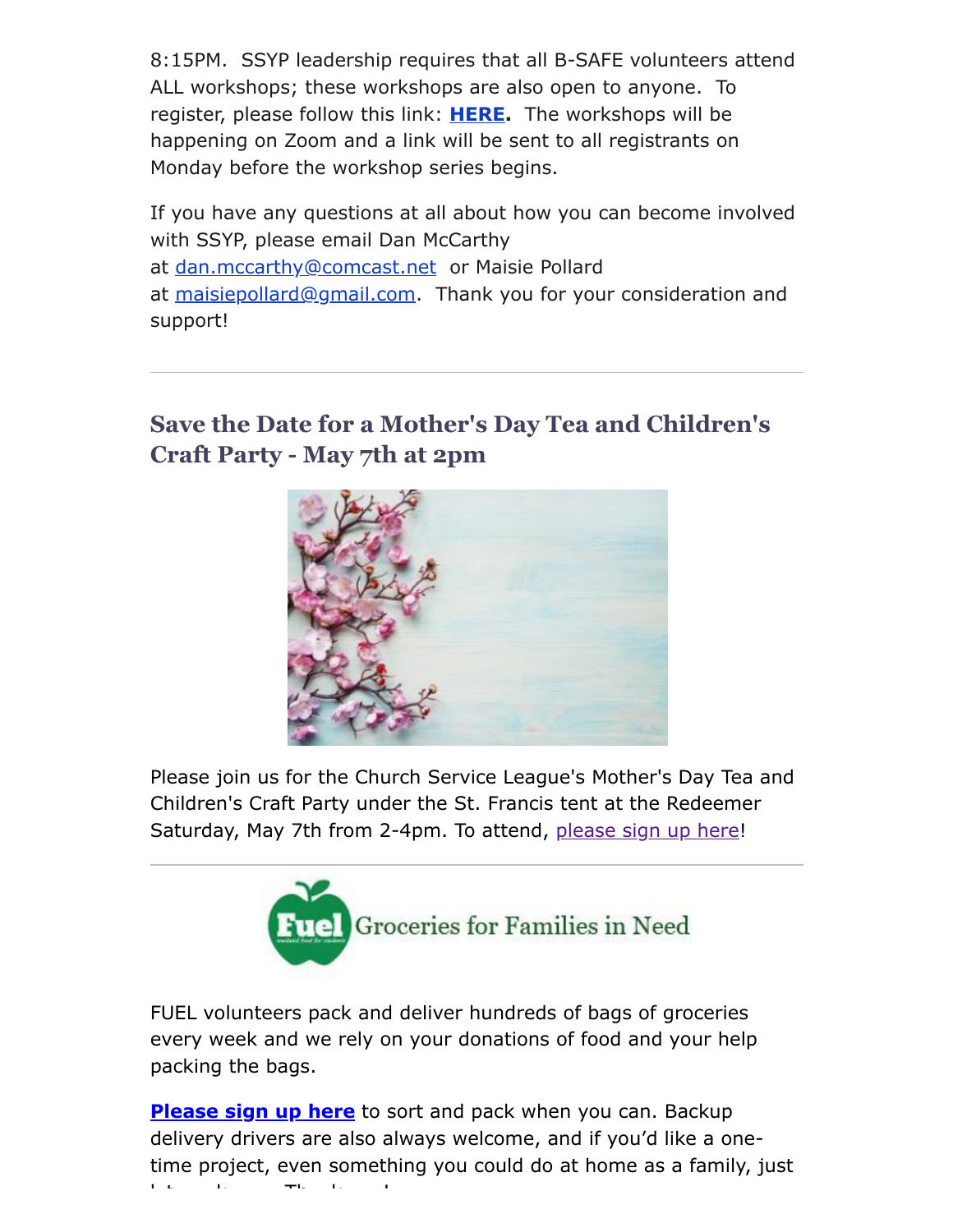let me know. I hank you!

--Velura Perry



#### **Join Barrie Rose for Embodied Prayer Wednesdays, 5:30-6:30pm & Thursdays, 10:30-11:30am In the Undercroft**

Sela is an embodied prayer class inspired by the western spiritual tradition. It longs to retrieve and bring into the 21st century "secular age" the riches of the Christian contemplative tradition to the common person who longs for a deeper connection to his/her depths as well as the heights of transcendence. We long for these riches (embodied prayer postures and contemplative methods etc.) to be a light to a western world that is dying for spiritual food, bodily connection, human community, and psychological healing.

The class is held Wednesdays from 5:30-6:30pm and Thursdays from 10:30-11:30am in the undercroft of the church. We have our base flow/curriculum based on the Christian theologian St. Dominic's (1170-1221) *Nine Ways of Prayer.*

Everyone is welcome (12 and up) please bring comfortable exercise clothes (since the class is movement-based) as well as a heart open to engage God in prayer in and through the body and breathe. If you have a yoga mat you would like to bring feel free to bring it, we also have Sela mats, blocks, and straps available on site.

*Barrie Rose will be teaching the Sela class. She has a background in dance as well as in teaching ballet, she is a certified yoga instructor (trained in Nepal) and has a master's degree in spirituality (from Boston College).*

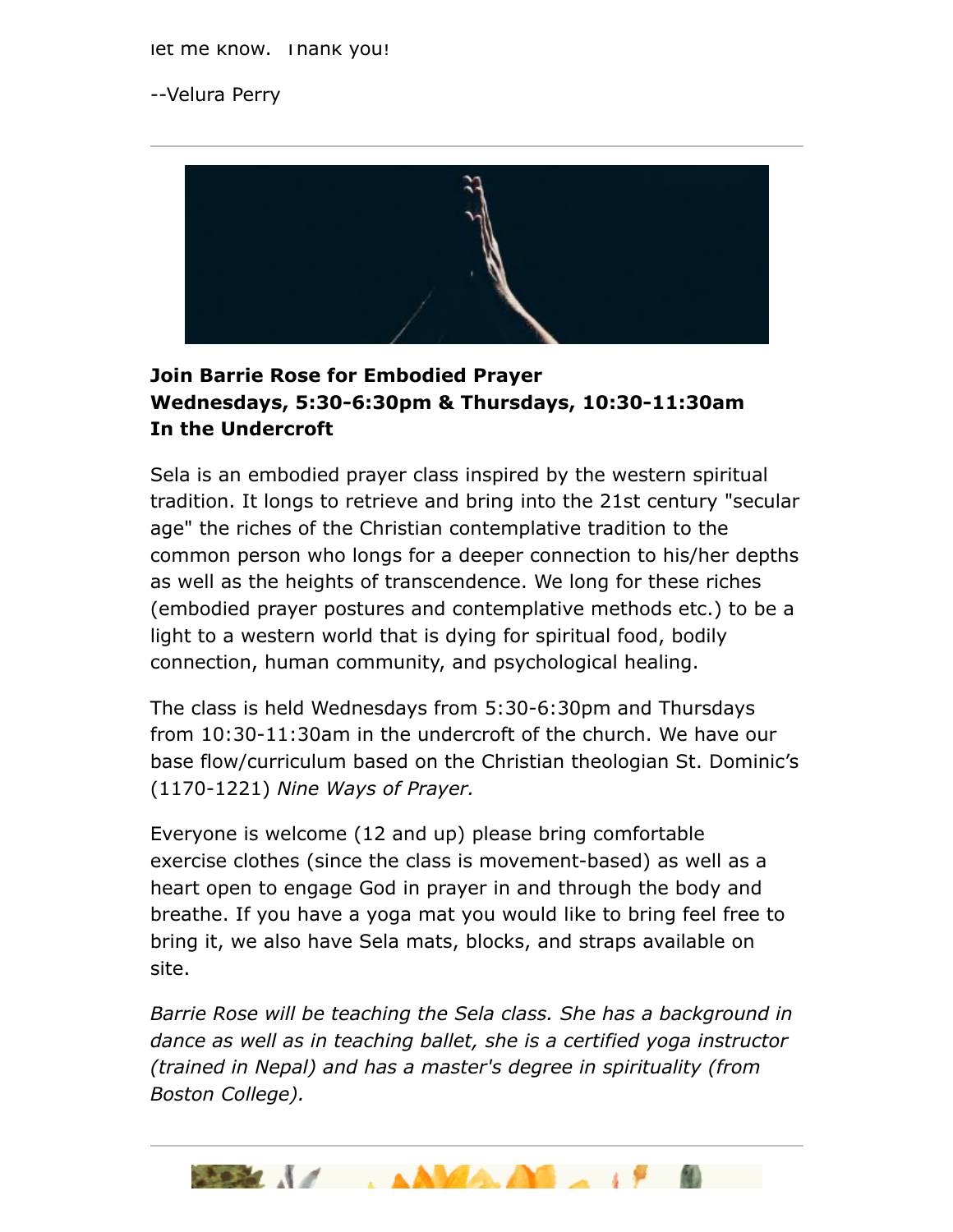

**Sunflowers for Ukraine** As your sunflower seeds germinate and grow during Eastertide, please continue to gather your family and say the prayer below in support of the Ukrainian people. If you would like sunflower seeds and pot, please email **[Anne Grandin](mailto:annegrandin@icloud.com)** 

*Rev. Mike Dangelo's Prayer*

*Dear God, Ruler of the Nations and Prince of Peace,*

*We give you thanks for the good earth warmed by the coming of spring and the gentle rains which water it. We thank you for these seeds which hold within themselves the secret life that will soon break forth into holy light. As we plant these seeds we remember before you the people of Ukraine who claim this flower as a symbol of their nation. We ask you, Gracious Lord, to break the sword of war in their land, and restore the homes and lives destroyed in violence. May these flowers bloom, and in them may we know the hope of your risen Son our savior Jesus Christ in whose name we pray. Amen.*

## **Join us for Adult Bible Study Sunday mornings and throughout the week!**

#### **Here are the many opportunities for Bible Study. All are invited!**

Sunday Mornings, 9-9:45am, in person or [Join Zoom Meeting](https://us02web.zoom.us/j/86566228912?pwd=aGxWTU1PU3Y3TDZsVTdmbXg2UnNvZz09)

[Wednesday morning Men's Bible Study, 7-8am,](https://us02web.zoom.us/j/89392200698?pwd=czIzYmlKT1JCRmkrdlBFM2lJaGdkZz09) in person or - Join Zoom Meeting

[Thursday morning Women's Bible Study, 9-10:30am - Join Zoom](https://us02web.zoom.us/j/82431832126?pwd=ZXBLQUFnL2haSEZyWll3b0R0MEpmUT09#success#success) Meeting, now hybrid: in person and on zoom.

First Monday of the month Downtown Bible Study over lunch (Offsite), 12:15 - 1:30pm. For more information, please email [Graeme Mills](mailto:gmills@cambridgeassociates.com).

#### **We hope you will join us!**